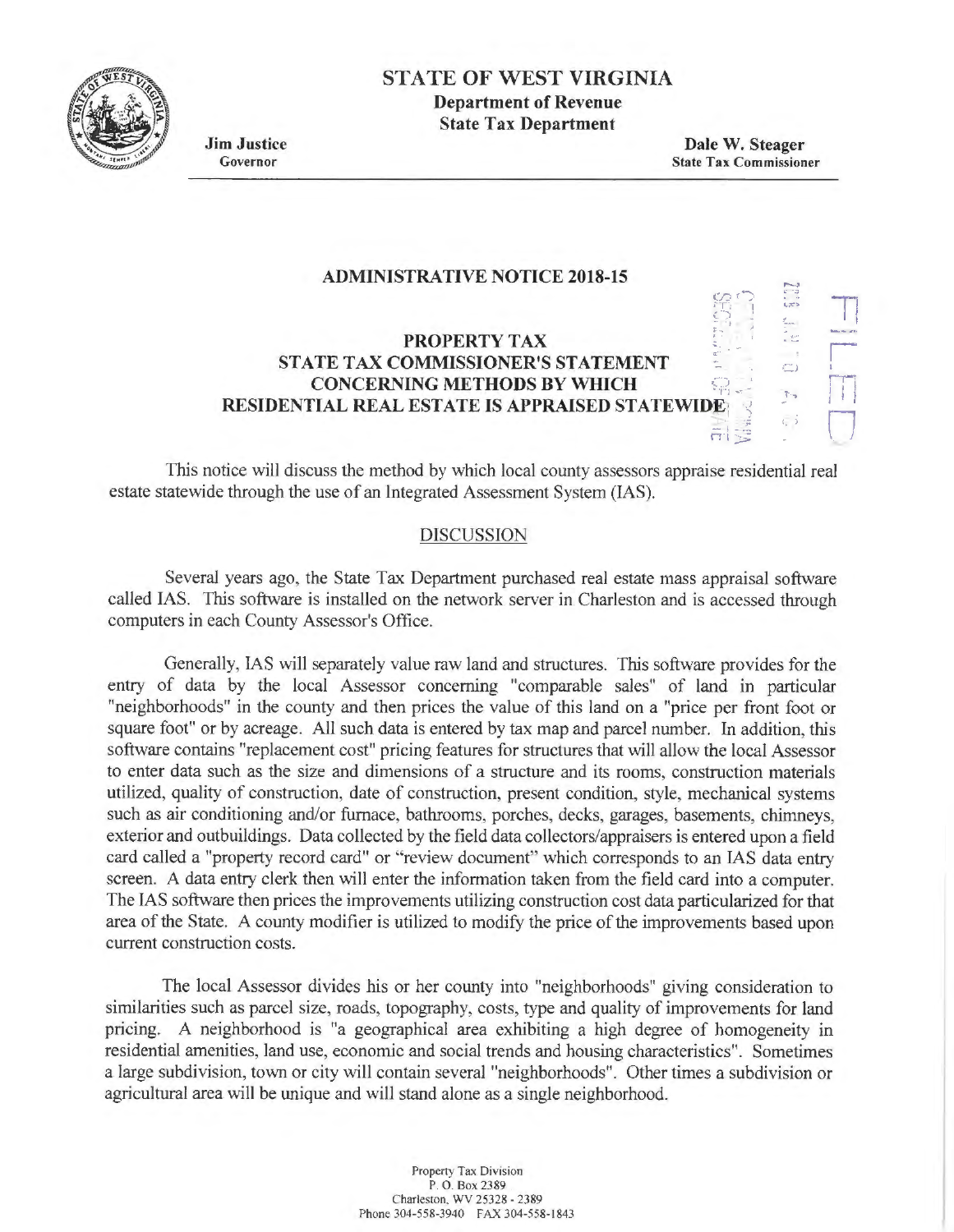### **Administrative Notice 2018-15 Page 2** Page 2

The County Clerk prepares a "Certificate of Transfer" which will state change of ownership, legal description and whether the transfer is deed stamp exempt or not and whether consideration was paid. The County Clerk provides these "Certificates of Transfer" to the Assessor.

The Assessor will receive a copy of the "Certificate of Transfer" for each such conveyance. The Assessor, by tax map and parcel number, will enter into the computer these "transfers" indicating the "consideration" paid for a particular parcel but also indicating by "validity code" whether the sale is a "valid sale", "involved additional parcels", "not open market", "changed after sale", "related person", "forced sale", "land contract", "construction costs" or "included personal property".

Based upon the "transfer" values, that are identified by the Assessor as being valid arms-length *sales* as defined by State law, the Assessor will generate a "price per front foot or square foot" for smaller parcels or a monetary per acre value for larger parcels in each neighborhood. Again all data is entered by tax map and parcel number. In those "neighborhoods" where there have been insufficient numbers of "transfers" of unimproved land to generate a "price per front foot or square foot" or a monetary per acre value, the Assessor will take a valid "transfer" price for an improved parcel, value the improvements and subtract the price of the improvements to arrive at a value for the land. This method, commonly referred to as a "land residual method", will then generate a "price per front foot" or a per acre value for the raw land in that neighborhood. Each parcel is physically reviewed and adjustments applied to reflect individual variations with each neighborhood.

Mapping is crucial to any mass appraisal. The county tax maps have been generated over the years utilizing recorded plats, recorded descriptions and aerial photography. Tax map and parcel numbers are assigned to each parcel in the county. Based upon lot measurement or acreage derived by mapping, lot dimensions or acreage is entered into the IAS system by tax map and parcel number for each Jot or parcel. The "price per front foot" or acreage value for the neighborhood is then applied to each lot or parcel in the neighborhood, as the case may be, to arrive at an appraised value for the land. This appraised value will reflect market value for the subject land.

Field data collection is the key to "pricing" an improvement. The field data collector or appraiser will visit the structure. He will note on the "property record card" the type of structure, the exterior walls, the style of the structure, the age of the structure, the living accommodations to include total number of rooms, bedrooms, family rooms, plumbing, basement, heating, attic, physical condition, other features such as recreation room area, finished basement living area, basement garage, unfinished area, grade factor, cost and design factor and CDU (condition, desirability and utility factor). The field data collector or appraiser will measure the structure and other structures on the lot or parcel and note on the "property record card" the dimensions of each structure and will draw a ground floor sketch of the dwelling or main structure and additions. Finally, the field data collector or appraiser will visit the "other buildings and yard improvements" and note on the "property record card" the "type code", "quantity", "year", "size", "grade", and "condition" of the other improvements. The data entered on the "property record card" or "review document" is then entered into the IAS system by the data entry clerk and the IAS system then generates the depreciated replacement cost value, which is market value of the improvements.